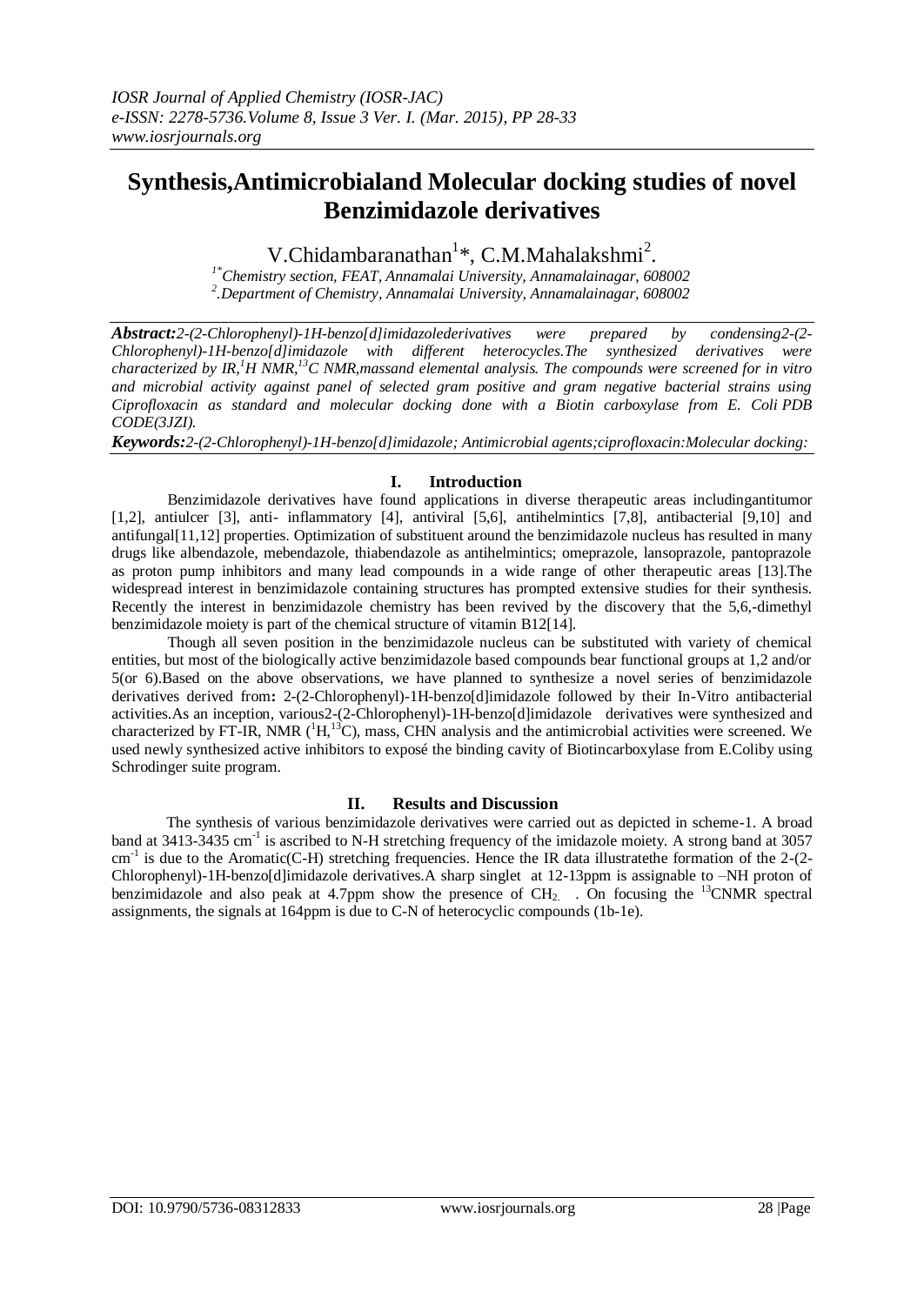

# **scheme-1**

# **2.1. Antimicrobial studies**

The antimicrobial activities of the synthesized compounds against different pathogens were determined by Agar Well diffusion method. Using sterile inoculation loop, 20 pure colonies of the test organism are transferred to 5ml of sterile nutrient broth and incubated at 37°C overnight for 18hrs. The modified agar well diffusion method of Perez et al. [15] was employed. Each selective medium was inoculated with the microorganism suspended in sterile water. Once the agar was solidified, it was punched with a six millimeters diameter wells and filled with 50μg/mlof the sample and blanks (ethanol and antibiotic). The test was carried out by triplicate. The plates were incubated at  $35 \pm 2^{\circ}$ C for 24 h. The antimicrobial activity was calculated by applying the expression in μg/ml.. The antibacterial activities in terms of minimum inhibitory concentration (MIC) of compounds (1a-1e) are depicted in Table-1.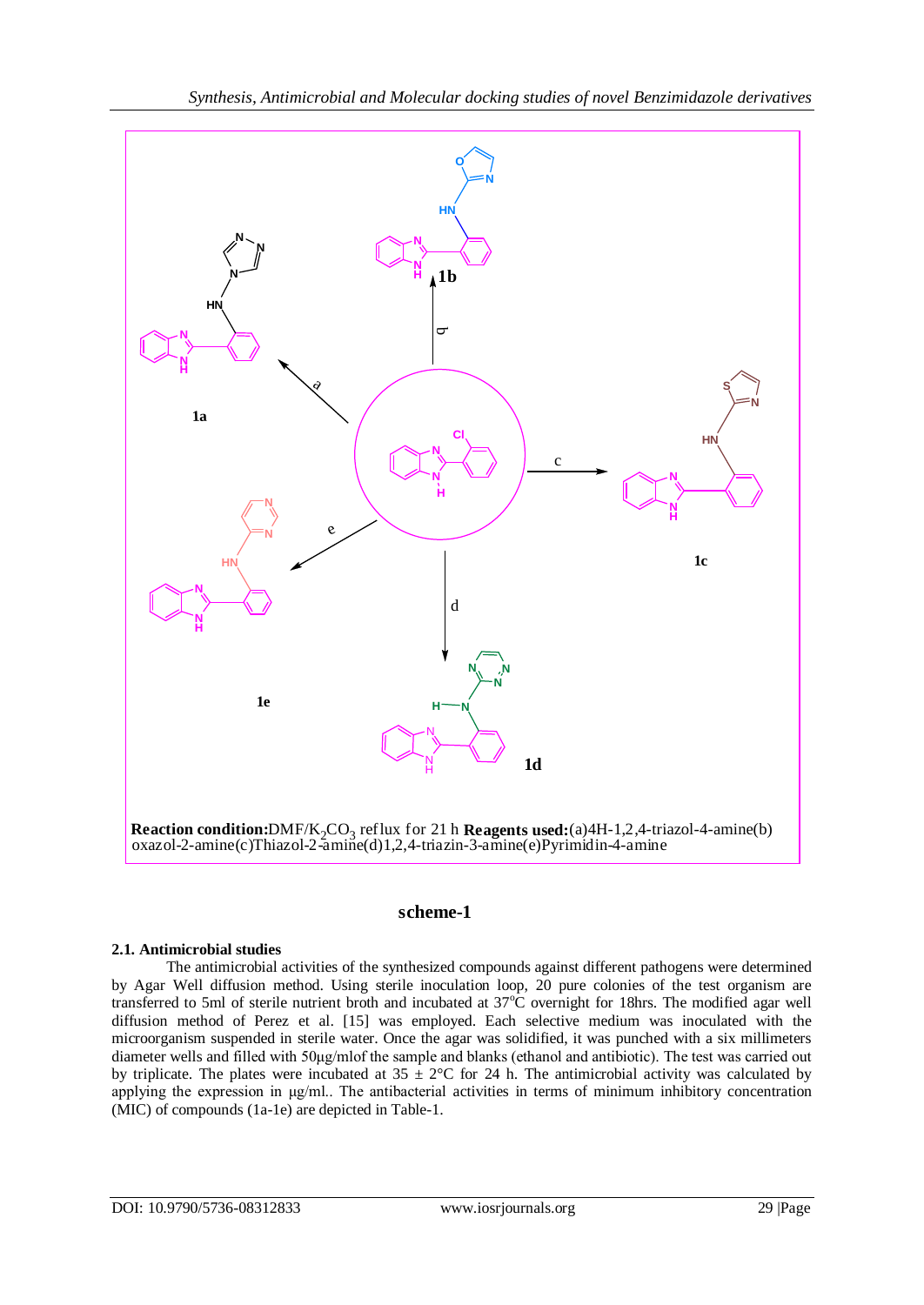| <b>Bacterial strains</b> | <b>Compounds</b> |    |    |    |    |           |
|--------------------------|------------------|----|----|----|----|-----------|
| (MIC)                    | Ciprofloxacin    | la | Tp | ıc | 1d | <b>Te</b> |
| K. pneumoniae            | ⊥J               | 15 | 50 | 50 | 20 | 12        |
| S. Typhic                |                  | 15 | 50 | 50 | 20 | 12        |
| S. Aureus                |                  | 15 | 50 |    | 25 | 10        |
| <b>B.Subtilis</b>        |                  | 10 | 50 | 45 |    | 10        |
| P. auruginosa            |                  | 15 | 50 | 45 | 20 | 10        |
| E.coli                   |                  |    | 35 | 50 | 15 |           |

**Table – 1:** Antibacterial activities of compounds 1a –1e, for bacterial strains in MIC (μg/ml)

And their MIC's were compared with ciprofloxacin standard drug. MIC values in Table-1 revealed that compound 1e exhibited excellent activity against E.Coli at MIC 4μg/ml than standard drug ciprofloxacin.

#### **2.1.1. Molecular docking studies**.

Crystal structure of BIOTIN CARBOXYLASE from E.Coli complexed with benzimidazole series with resolution of 2.31A<sup>0</sup> and corresponding entry code 3JZI was recovered from the PDB data base[\(www.pdb.org\)](http://www.pdb.org/). The antimicrobial potency of all newly synthesized compounds(1a-1e) were subjected to explore the binding pattern against Biotin carboxylase from E.Coli by using Schrodinger suite.Docking of all newly synthesized inhitors showed hydrogen bond interactions with HIE 236,GLY 165,HIE209,TYR203 mentioned in Figure 1.Docking results were summarized in Table-2.

**Table2.Explains about protein 3JZI and the hydrogen bond interaction between ligands (1a-1e)** 

| <del>and the second contract</del> |           |             |               |                      |  |  |  |
|------------------------------------|-----------|-------------|---------------|----------------------|--|--|--|
| PDB code                           | Compounds | Glide score | H-bond energy | Interacting Residues |  |  |  |
| 3JZI                               | 1a        | -6.4        | $-2.33$       | <b>HIE 236</b>       |  |  |  |
| 3JZI                               | II)       | $-2.2$      | $-0.72$       | GLY165,LYS159        |  |  |  |
| 3JZI                               |           | -2.7        | $-0.81$       | HIE236               |  |  |  |
| 3JZI                               |           |             | $-1.51$       | HIE236               |  |  |  |
| 3JZI                               | 1e        | $-7.2$      | $-2.55$       | HIE209,HIE           |  |  |  |
|                                    |           |             |               | 236,TYR203           |  |  |  |



**Figure 1.**Ligand –Protein 2D interaction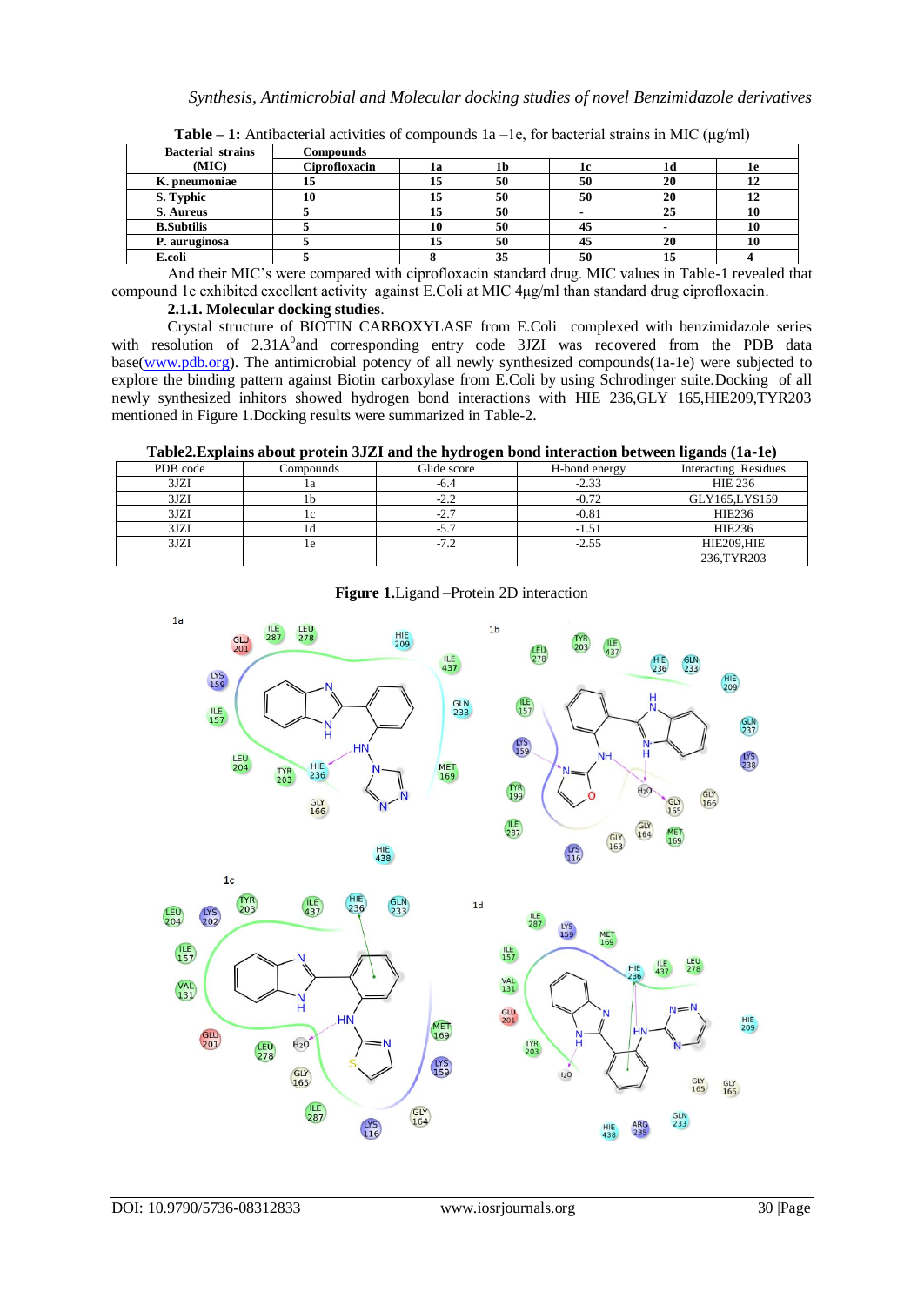

**Figure 1.**Molecular docking interaction 3D diagram for the most potent compound 1e



# **III. Experimental Section**

Melting point (mps) were determined by open capillary method and are uncorrected. IR spectra were recorded by Jasco FTS 3000 HX(KBr pellets). 1HNMR spectra were recorded on Bruker ADVANCE III NMR spectrometer (500 MHZ) using TMS as internal standard (Chemical shifts in ppm). <sup>13</sup>CNMR spectra were recorded on the same instrument at 125.76 MHZ and are referenced using the central line of the solvent signal (DMSO –d6 septet at S =39.5 ppm). Mass spectra were recorded with JOEL ac MATE II instrument. Elemental anaylsis (C,H and N) were performed with a Perkin Elmer 2400 series II CHN Analyzer.**General procedure for synthesis of compounds (1a-1e)[14]:**

**N-(2-(1H-benzo[d]imidazol-2-yl)phenyl)-4H-1,2,4-triazol-4-amine(1a);**2-(2-Chlorophenyl)-1Hbenzo[d] imidazole (2.2867g, 0.01mol) and  $K_2CO_3$  (0.02mol, 2.76g) were stirred at room temperaturein dimethyl formamide (25 ml) for half an hour and pinch of KI was added.After that 4H-1,2,4-triazole-4-amine (0.840g,0.01mol) was added to reaction mixture which was refluxed for 21 hours until TLC showed completion of of reaction.The reaction mixture was poured into water (20ml) and the mixture was extracted with ethylacetate.The organic extracts was washed with water,dried over anhydrous sodium sulphate and concentrated to obtain crude product. The residue was crystallised from diethyl ether to give pure compound. at room temperature. Physical data of compounds(1a-1e) are presented in **Table-3.**Begie yellow solid, Yield (35%); mp 350<sup>o</sup>C (dec); IR (KBr) 3339(NH Str), 3057 (-CH Str), 1613(aromatic,C=C str), 1184(C-N) cm<sup>-1</sup>; <sup>1</sup>H NMR (500 MHz, DMSO-d6) δ: 12.272(s,1H),,8.219 (s,2H), 7.56-7.23(m,6H),7.09 (s,1H) 6.94-6.79(m,2H),<sup>13</sup> CNMR (125.76 MHz, DMSO-d6) δ:154.29, 146.9,144.2,128.6,125.2,123.1,119.8, 116.5, 115.8,115.6,107.64;Mass(m/z):276.11

**N-(2-(1H-benzo[d]imidazol-2-yl)phenyl)oxazol-2-amine(1b);**2-(2-Chlorophenyl)-1H-benzo[d] imidazole (2.2867g, 0.01mol) and  $K_2CO_3$  (0.02mol, 2.76g) were stirred at room temperature in dimethyl formamide (25 ml) for half an hour and pinch of KI was added. After that oxazol-2-amine (0.840g,0.01mol) was added to reaction mixture which was refluxed for 36 hours until TLC showed completion of reaction. The reaction mixture was poured into water (20ml) and the mixture was extracted with ethylacetate. The organic extracts was washed with water, dried over anhydrous sodium sulphate and concentrated to obtain crude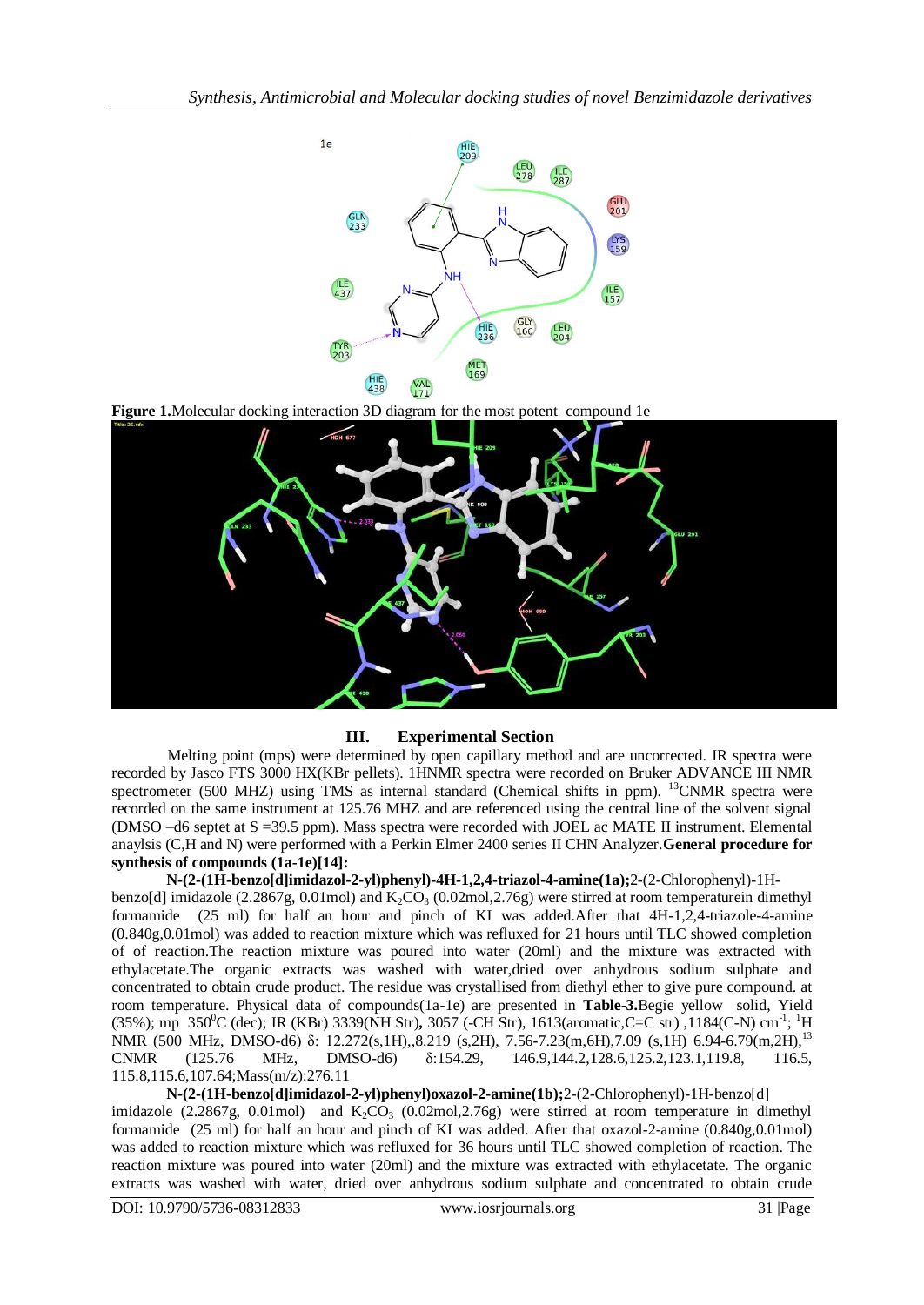product. The residue was crystallized from diethyl ether to give pure compound. at room temperature. yellow solid, Yield (45%); mp 432 <sup>0</sup>C (dec); IR (KBr) 3358 (N-H Str)**,** 3013 (-CH Str), 1608 (aromatic,C=C str) ,1180  $(C-N)$  cm<sup>-1</sup>: <sup>1</sup>H NMR (500 MHz, DMSO-d6) δ: 12.23(s,1H),10.6 (s,1H),7.6(d,1H),7.56-<br>7.160(m.1H)6.94-6.76 (m.2H),<sup>13</sup> CNMR (125.76 MHz, DMSO-d6)  $7.23(m,5H),7.169(d,1H),7.160(m,1H)6.94-6.76$   $(m,2H),^{13}$  CNMR (125.76 MHz, DMSO-d6) δ:164.8,154.2,146.9,144.2,128.6,125.2,123.0,119.8, 116.5, 115.8,115.6,107.64;Mass(m/z):276.29

**N-(2-(1H-benzo[d]imidazol-2-yl)phenyl)thiazol-2-amine(1c):**2-(2-Chlorophenyl)-1H-benzo[d]imidazole (2.2867g, 0.01mol) and K2CO3 (0.02mol,2.76g) were stirred at room temperature in dimethyl formamide (25 ml) for half an hour and pinch of KI was added. After that thiazole-2-amine (1.001g, 0.01mol) was added to reaction mixture which was refluxed for 35 hours until TLC showed completion of reaction. The reaction mixture was poured into water (20ml) and the mixture was extracted with ethyl acetate. The organic extracts was washed with water, dried over anhydrous sodium sulphate and concentrated to obtain crude product. The residue was crystallized from diethyl ether to give pure compound. at room temperature. yellow solid, Yield  $(50\%)$ ; mp498<sup>0</sup>C dec); IR (KBr) 3334 (N-H Str), 3050(-CHStr),1608(aromatic,C=Cstr),1186(C-N)cm-1;1HNMR(500MHz,DMSO-d6)δ: 12.23(s,1H),10.5(s,1H),<br>12.7(d,1H),7.56-7.09(m,6H),)6.94-6.76 (m,2H),6.72(dm1H);13CNMR(125.76MHz,DMSO-d6)δ:

 $(m,2H), 6.72(dm1H); 13CNMR(125.76MHz, DMSO-d6)\delta:$ 160.1,153.4,,148.9,142.4,137.8,129.8,121,119,115..5,115.3,113.6,108:Mass(m/z):292.36.**N-(2-(1H-**

**benzo[d]imidazol-2-yl)phenyl)-1,2,4-triazin-3-amine(1d):**2-(2-Chlorophenyl)-1H-benzo[d] imidazole  $(2.2867g, 0.01 \text{mol})$  and  $K_2CO_3$   $(0.02 \text{mol}, 2.76g)$  were stirred at room temperature in dimethyl formamide (25) ml) for half an hour and pinch of KI was added. After that 1,2,4-triazin-3 – amine (0.960g,0.01mol) was added to reaction mixture which was refluxed for 45 hours until TLC showed completion of reaction. The reaction mixture was poured into water (20ml) and the mixture was extracted with ethyl acetate. The organic extracts was washed with water, dried over anhydrous sodium sulphate and concentrated to obtain crude product. The residue was crystallized from diethyl ether to give pure compound. at room temperature. yellow solid, Yield (68%); mp 555<sup>0</sup>C (dec); IR (KBr) 3413 (-NH Str), 3041 (-CH Str), 1609(aromatic ,C=C str) cm<sup>-1</sup>; <sup>1</sup>H NMR (500 MHz, DMSO-d6) δ: 12.8 (s, 1H) ,9.7 (s,1H),8.2 (d,2H),7.56-7.09 (m,6H),6.94-6.79 (m,2H);<sup>13</sup>CNMR (125.76 MHz, DMSO-d6)δ:160.41, 153.4,149.89,146.6,141.45,138.53, 129.8,125.4,122.5,121.0,119.0,115.5,115.3,113.6,108.0;Mass(m/z):288.11

**N-(2-(1H-benzo[d]imidazol-2-yl)phenyl)pyrimidin-4-amine(1e):**2-(2-Chlorophenyl)-1H-benzo[d] imidazole (2.2867g, 0.01mol) and  $K_2CO_3$  (0.02mol, 2.76g) were stirred at room temperature in dimethyl formamide (25 ml) for half an hour and pinch of KI was added.After that pyrimidin-4-amine(0.950g,0.01mol) was added to reaction mixture which was refluxed for 45 hours until TLC showed completion of reaction. The reaction mixture was poured into water (20ml) and the mixture was extracted with ethyl acetate. The organic extracts was washed with water, dried over anhydrous sodium sulphate and concentrated to obtain crude product. The residue was crystallized from diethyl ether to give pure compound. at room temperature. yellow solid, Yield (68%); mp 495<sup>0</sup>C (dec); IR (KBr) 3323 (-NH Str), 3049 (-CH Str), 1608(aromatic ,C=C str) cm<sup>-1</sup>; <sup>1</sup>H NMR (500 MHz, DMSO-d6) δ: 12.35 (s, 1H)9.54 (s,1H), 8.82 (s,1H), 8.50(d,2H), 8.26(d,2H), 7.56-7.04(m,6H) 6.94- 6.76(m,2H); <sup>13</sup>CNMR (125.76 MHz, DMSO-d6)δ:168.7, 159.6, 158.6,154.3, 148.9,146.6, 142.4,137.8,129.8, 125.4,122.5,121.0, 119.0, 115.5,113.6,108.0, 107.1:Mass (m/z): 287.12

#### **IV. Conclusions**

Fivenew 2-Chloromethyl-1H-benzimidazole derivatives weresynthesized in reasonably good yields. They were characterized by IR,  ${}^{1}H, {}^{13}C$  NMR(1D,2DNMR), mass and elemental analysis. All the newly synthesized compounds were tested for antimicrobial activity by agar well diffusion method. Among the screened samplescompound 1a exhibited as most active against E.Coli compared to other synthesized compounds.

#### **Conflicts of Interest**

"The authors declare no conflict of interest".

#### **Reference**

- [1]. A.K.Singh, J.W.Lown, Design, synthesis and antitumour cytotoxicity of novel bis-benziimidazoles ,Anti.Cancer Drug; **15**,265-275 (2000)
- [2]. E.Lukerics, P.Arsenyan,Synthesis and antitumour activity of trimethyl silyl propyl substituted benzimidazoles,EuropeanJ Med chem**36** 507-515 (2001).
- [3]. E.Carlson P.Lindberg,S.Unge, Two of a kind, Chem.Britain,**5**,42-45 (2002).
- [4]. ES.Lazer,MR.Matteo,GJ.Possanza,Benzimidazole derivatives with a typical antiinflammatory activity ,J Med Chem**30,**726-729 (1987).
- [5]. C.Jun,X.Jiangtao,L.Xianjin,Synthesis and antiviral activity against Coxsackie virus B3 of some novel benzimidazole derivatives,Bioorg Med chem Lett,**15,**267-279 (2005).
- [6]. K.T.Ashisd,M.Anil,Synthesis and antiviral activities of N-substituted benzimidazole derivatives, Ind.J.Chem**45,**489-93 (2006).
- [7]. L.Srikanth,N.Raghunandan,R.Sambasiva,Synthesis , antimicrobial activity of some novel benimidazole derivatives,Der Pharma chemical**3,**344-52(2011).